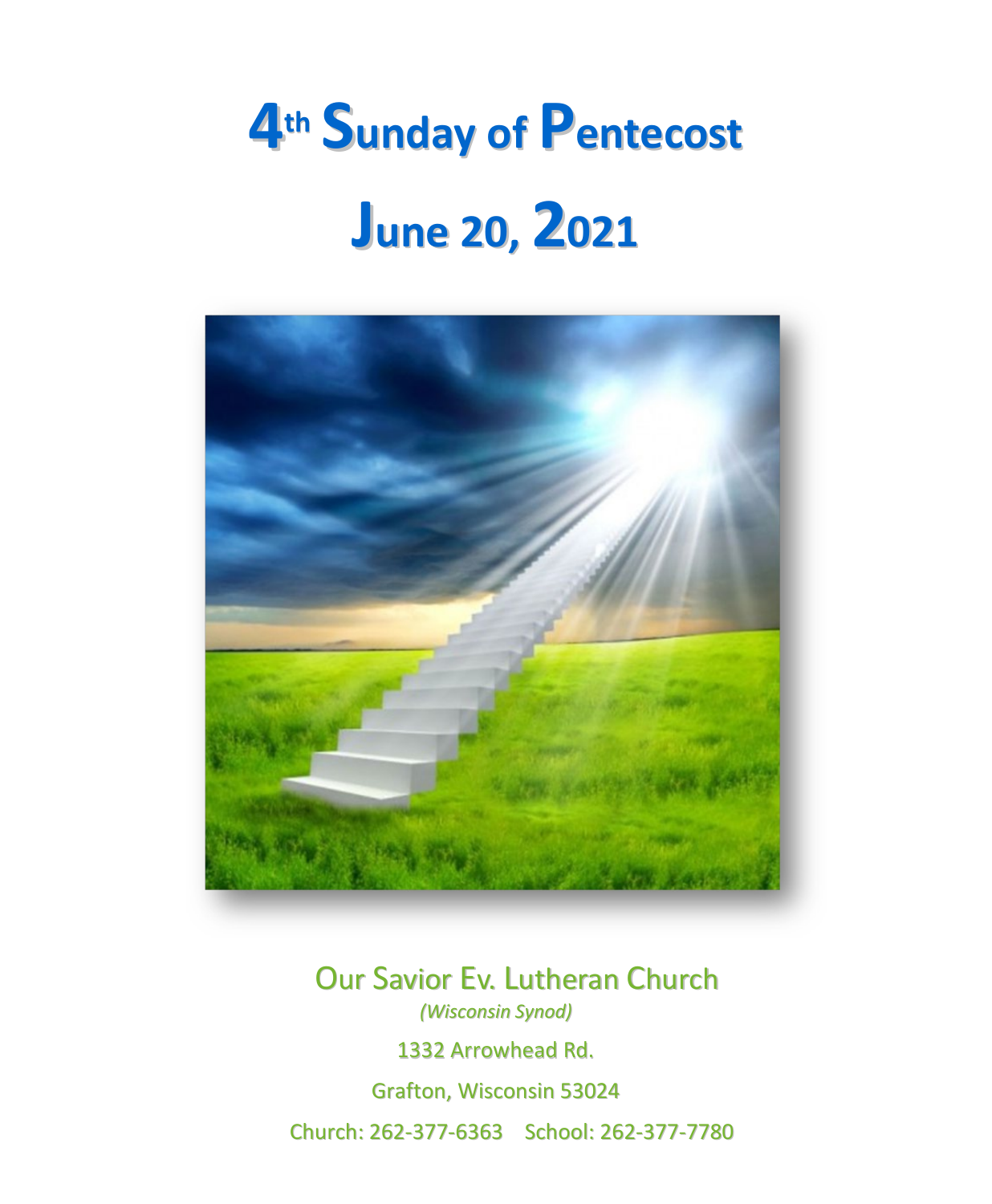**VERSICLE: "**Do not let your hearts be troubled. Trust in God; trust also in me." (John 14:1)

- **PRAYER OF THE DAY:** God, our refuge and strength, have mercy on your Church, as we come in prayer before you. Answer us not in judgment on our sins, but in peace and forgiveness; through Jesus Christ, your Son, our Lord, who lives and reigns with you and the Holy Spirit, one God, now and forever. Amen.
- **WORSHIP NOTES:** We're glad that you're here this morning to share this time of worship with us to grow us in Christ's love and learn how to share that love with joy. Today we will hear the Apostle Paul encourage the Colossian congregation with the Word and love of Christ. We can grow in our appreciation of each other, in our mutual affection as fellow followers of Jesus. And, we can continue to declare the "true message of the Gospel" that has come to us. That includes keeping our eyes on our destination, our taking up residence in God's house, and the assurance that the best part is yet to come.

*The Lord's Supper, which we celebrate today, is an evidence and an expression of the unity of faith shared by those who commune together. For that reason we ask that only persons who are members of congregations in fellowship with the WELS participate in the sacrament with us. Other guests are encouraged to speak to our pastor for information about participating in the Lord's Supper at our altar.*



**GUESTS** Welcome to our visitors! **Restrooms:** At the far side (south) of the entry. **Parents' Room:** At the far left (southwest) of the entry. **Hearing Help:** Enhanced hearing units are available. **Large Print Hymnal:** Contact an usher.

**God Bless you, Tom & Linda!** This is the final weekend of ministry for Staff Minister Tom Hering at Our Savior and as we celebrate God's goodness to you and to us through you, we pray for rich blessings to follow you through the years to come. It has been a privilege to work with you on all levels and you have been a remarkable part of our pastoral team. Well done, good and faithful servant of the Lord Jesus Christ!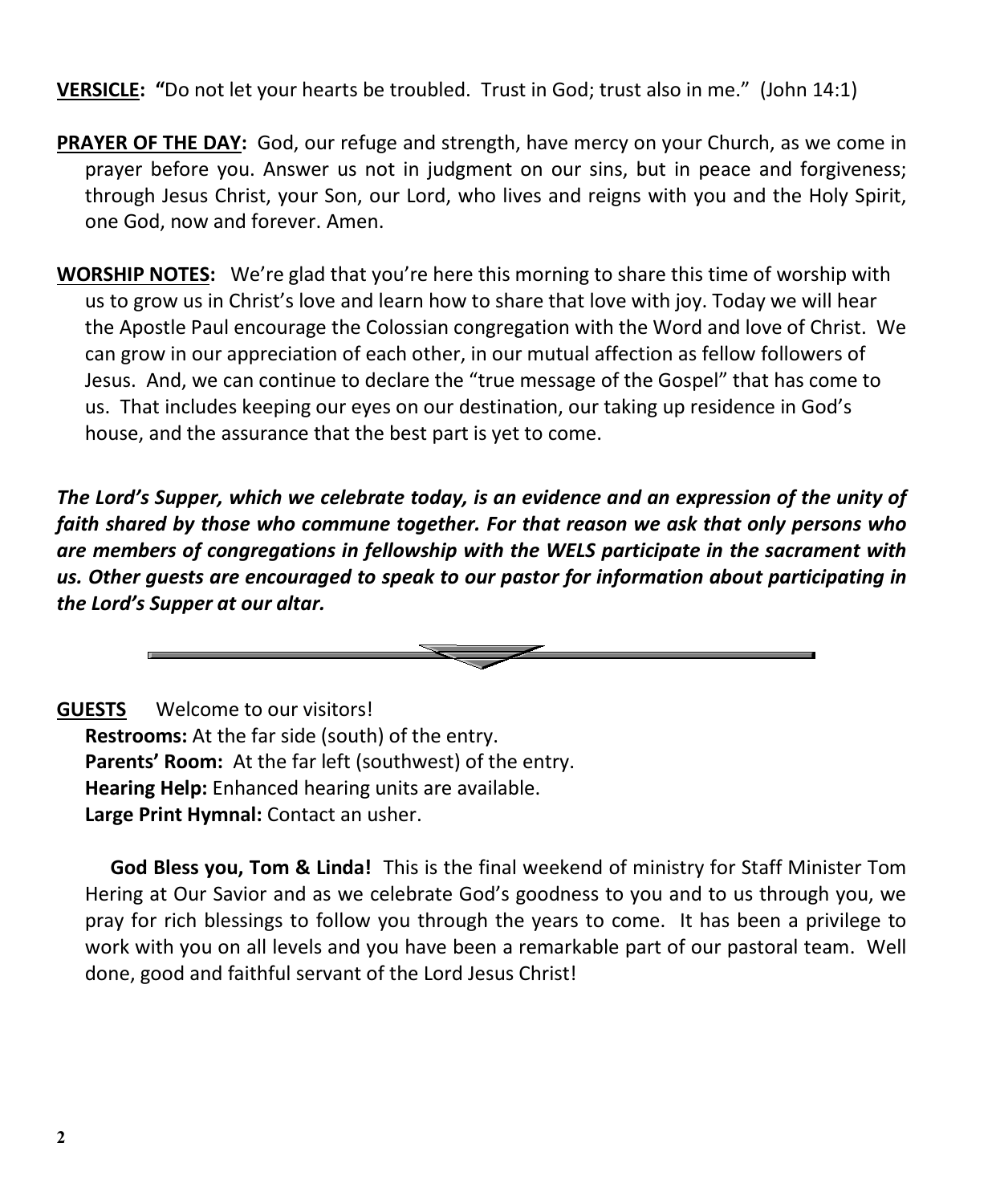### **HYMN** "The King of Love My Shepherd Is"

The King of love my shepherd is, Whose goodness fails me never; I nothing lack if I am his, And he is mine forever.

Where streams of living water flow, My Savior gently leads me, And where the verdant pastures grow, With food celestial feeds me.

Confused and foolish oft I strayed, But yet in love he sought me And on his shoulder gently laid And home, rejoicing, brought me.

#### *STAND*

#### **INVOCATION**

- **P:** In the name of the Father and of the Son **+** and of the Holy Spirit.
- **C: Amen.**

### **CONFESSION**

- **P:** Our help is in the name of the Lord, who made heaven and earth.
- **C: I said, I will confess my transgressions unto the Lord and you forgave the iniquity of my sin.**
- **P:** Dear friends in Christ, it is your desire to receive the true body and blood of our Lord Jesus for the strengthening of your faith in him as your savior, and for the assurance that your sins are forgiven.
- **C: O almighty God, merciful Father, I a poor, miserable sinner, confess to you all my sins and iniquities, with which I have ever offended you and justly deserved your temporal and eternal punishment. But I am heartily sorry for them and sincerely repent of them and I pray that of your boundless mercy and for the sake of the holy, innocent sufferings and death of your beloved Son, Jesus Christ you be gracious and merciful to me, a poor sinful being.**
- **P:** I now ask you before God who searches our hearts. Is this your sincere confession that you repent of your sins, believe in Jesus as your Savior, and intend by the power of the Holy Spirit to amend your sinful life, then answer, "Yes."
- **C: Yes.**
- **P:** Upon this your confession, I, as a representative of Christ and His Word, announce the grace of God unto all of you and in the place and by the command of my Lord Jesus Christ, I forgive you all your sins in the name of the Father and of the Son and of the Holy Spirit.
- **C: Amen.**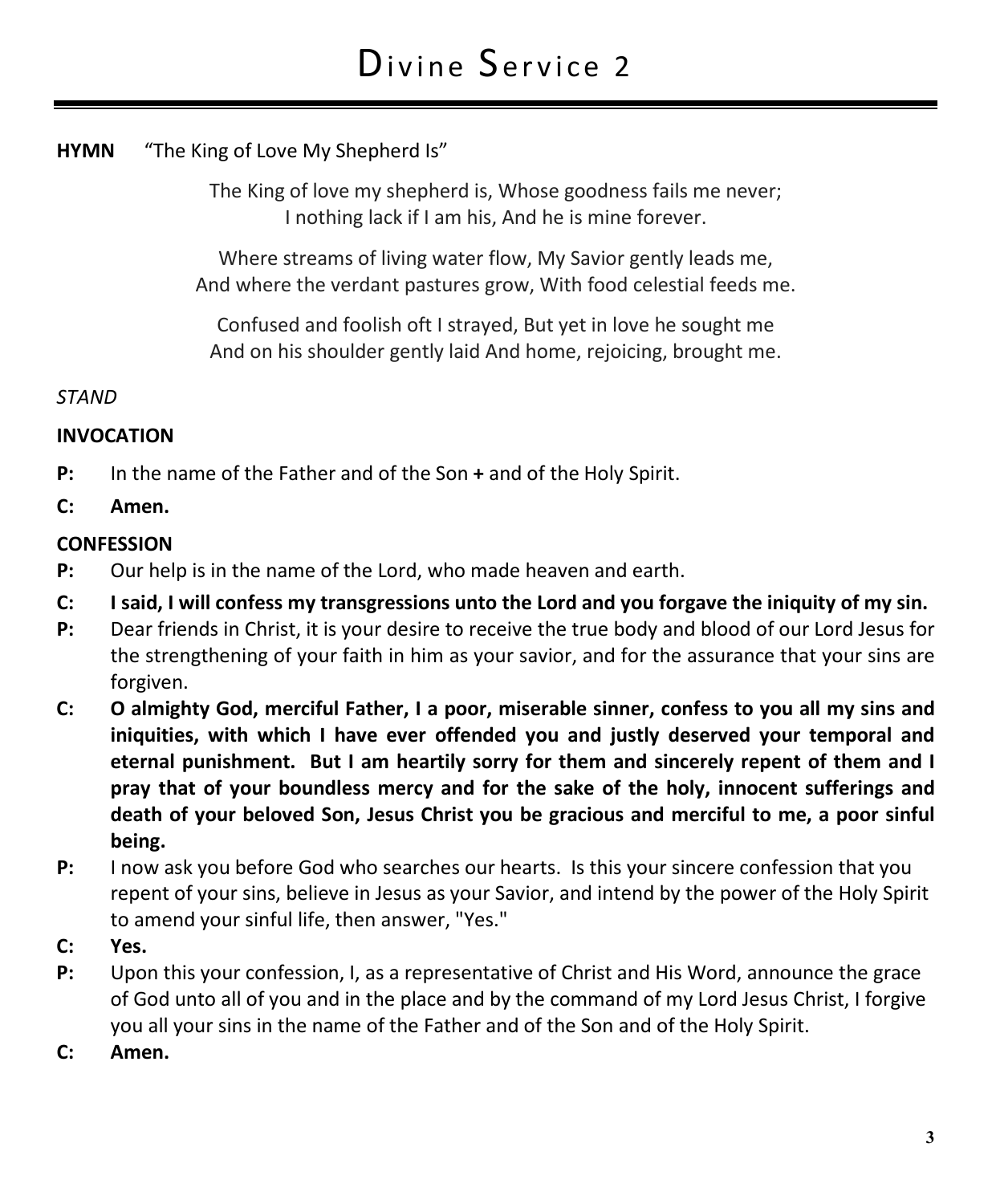#### **LORD, HAVE MERCY** *MARK 10:47*

#### **Kyrie**

- **P**: In peace, let us pray to the Lord. For the well-being of all people everywhere, that they may receive from you all they need to sustain body and life, hear our prayer, O Lord.
- **C: Lord, have mercy.**
- **P:** For the spread of your life-giving gospel throughout the world, that all who are lost in sin may be brought to faith in you, hear our prayer, O Christ.
- **C: Christ, have mercy.**
- **P:** For patience and perseverance in this life, that we may not lose the hope of eternal life as we await your return, hear our prayer, O Lord.
- **C: Lord, have mercy.**
- **P:** Lord of Life, live in us that we may live for you.
- **C: Amen.**

#### **GLORY BE TO GOD**

Speak, O Lord, as we come to You To receive the food of your holy word. Take Your truth, plant it deep in us; Shape and fashion us in Your likeness, That the light of Christ might be seen today In our acts of love and our deeds of faith. Speak, O Lord, and fulfil in us All Your purposes, for Your glory.

Teach us Lord full obedience, Holy reverence, true humility. Test our thoughts and our attitudes In the radiance of Your purity. Cause our faith to rise Cause our eyes to see, Your majestic love and authority. Words of power that can never fail; Let their truth prevail over unbelief.

Speak, O Lord, and renew our minds; Help us grasp the heights of Your plans for us. Truths unchanged from the dawn of time, That will echo down through eternity. And by grace we'll stand on Your promises; And by faith we'll walk as You walk with us. Speak, O Lord, 'til your church is built And the earth is filled with Your glory.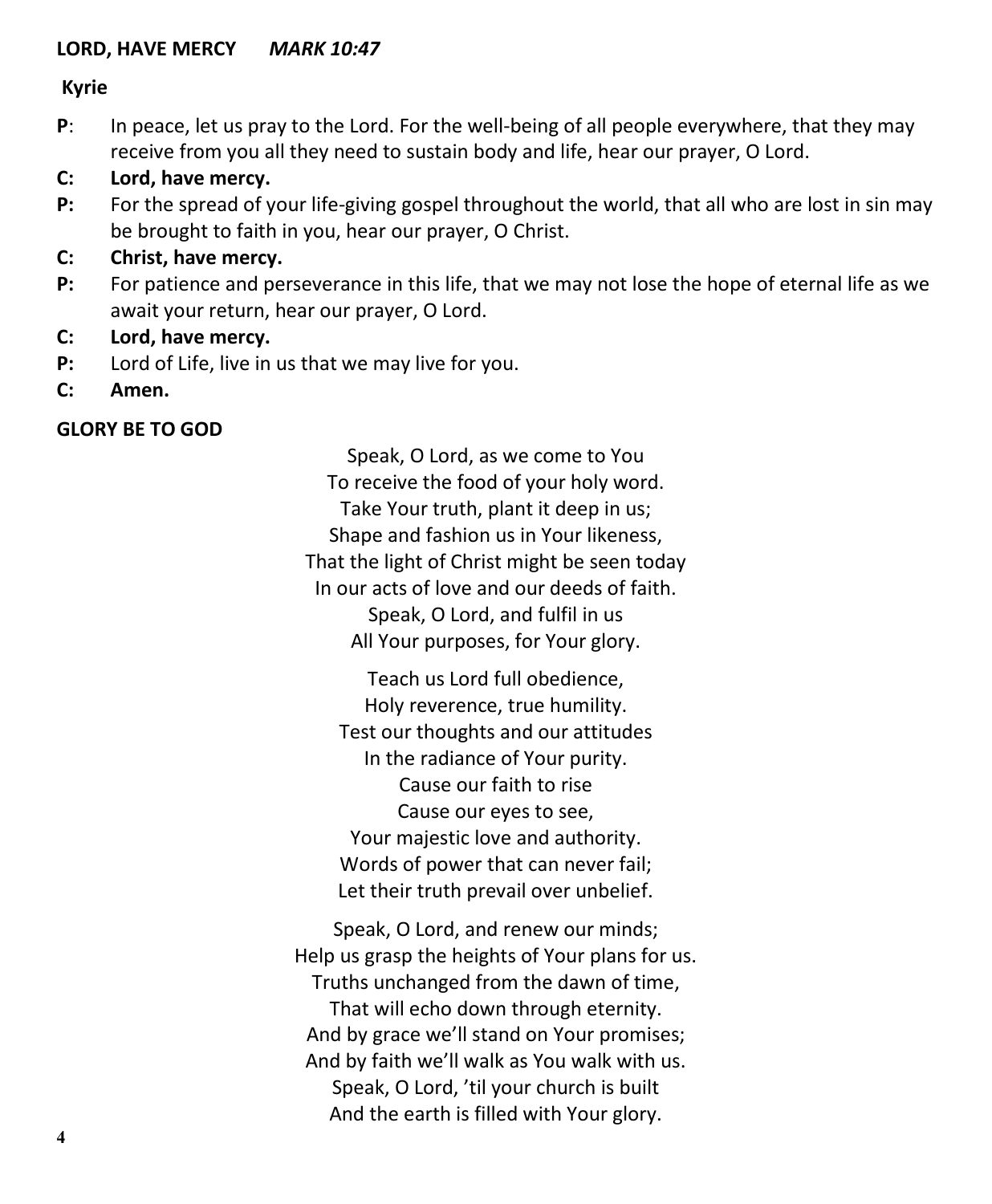# **THE WORD**

#### **SALUTATION**

**P:** The Lord be with you.

**C: And also with you.**

#### **PRAYER OF THE DAY**

**P:** Let us pray.

O God, the strength of all who trust in you, mercifully hear our prayers. Be gracious to us in our weakness and give us strength to keep your commandments in all we say and do;

**C: through Jesus Christ, your Son, our Lord, who lives and reigns with you and the Holy Spirit, one God, now and forever. Amen.**

*BE SEATED* 

#### **FIRST LESSON** *Jonah 3:1-10*

Then the word of the LORD came to Jonah a second time: "Go to the great city of Nineveh and proclaim to it the message I give you." Jonah obeyed the word of the LORD and went to Nineveh. Now Nineveh was a very large city; it took three days to go through it. Jonah began by going a day's journey into the city, proclaiming, "Forty more days and Nineveh will be overthrown." The Ninevites believed God. A fast was proclaimed, and all of them, from the greatest to the least, put on sackcloth. When Jonah's warning reached the king of Nineveh, he rose from his throne, took off his royal robes, covered himself with sackcloth and sat down in the dust. This is the proclamation he issued in Nineveh: "By the decree of the king and his nobles: Do not let people or animals, herds or flocks, taste anything; do not let them eat or drink. But let people and animals be covered with sackcloth. Let everyone call urgently on God. Let them give up their evil ways and their violence. Who knows? God may yet relent and with compassion turn from his fierce anger so that we will not perish." When God saw what they did and how they turned from their evil ways, he relented and did not bring on them the destruction he had threatened.

#### **VERSE OF THE DAY**

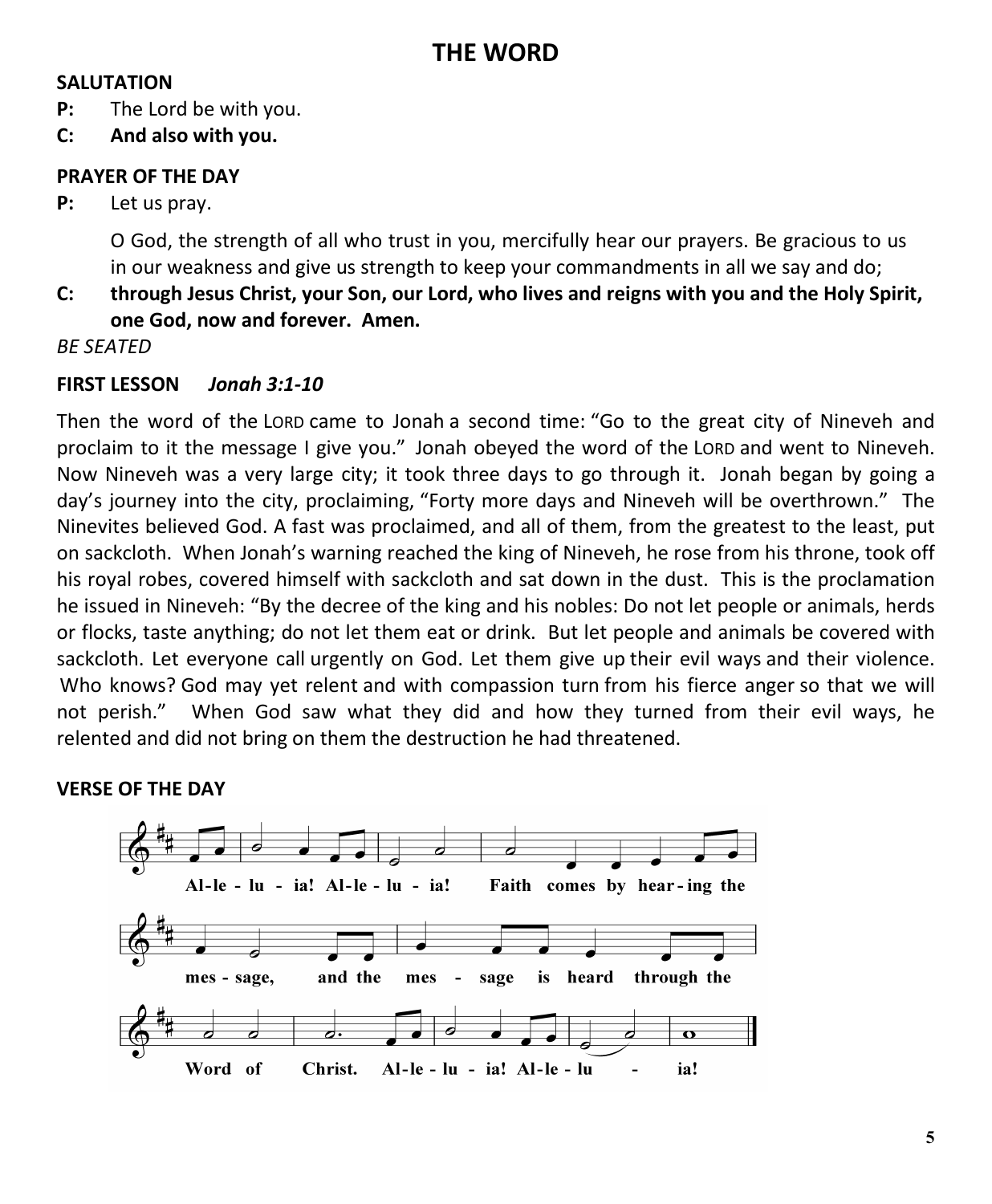# *STAND*

#### **GOSPEL P:** The Gospel according to **MARK 4:26-34**

**C: Glory be to you, O Lord.**

### **Mark 4:26-34**

He also said, "This is what the kingdom of God is like. A man scatters seed on the ground. Night and day, whether he sleeps or gets up, the seed sprouts and grows, though he does not know how. All by itself the soil produces grain—first the stalk, then the head, then the full kernel in the head. As soon as the grain is ripe, he puts the sickle to it, because the harvest has come." The Parable of the Mustard Seed Again he said, "What shall we say the kingdom of God is like, or what parable shall we use to describe it? It is like a mustard seed, which is the smallest of all seeds on earth. Yet when planted, it grows and becomes the largest of all garden plants, with such big branches that the birds can perch in its shade." With many similar parables Jesus spoke the word to them, as much as they could understand. He did not say anything to them without using a parable. But when he was alone with his own disciples, he explained everything.

#### *After the Gospel:*

- **P:** This is the Gospel of the Lord.
- **C: Praise be to you, O Christ.**

*BE SEATED*

**HYMN OF THE DAY**"Children of the Heavenly Father"

Children of the heavenly Father safely in his bosom gather; nestling bird nor star in heaven such a refuge ne'er was given.

God his own doth tend and nourish, in his holy courts they flourish. From all evil things he spares them, in his mighty arms he bears them.

Neither life nor death shall ever from the Lord his children sever; unto them his grace he showeth, and their sorrows all he knoweth.

Though he giveth or he taketh, God his children ne'er forsaketh; his the loving purpose solely to preserve them pure and holy.

### **SERMON LESSON Colossians 1:3-8**

We always thank God, the Father of our Lord Jesus Christ, when we pray for you, because we have heard of your faith in Christ Jesus and of the love you have for all God's people—the faith and love that spring from the hope stored up for you in heaven and about which you have already heard in the true message of the gospel that has come to you. In the same way, the gospel is bearing fruit and growing throughout the whole world—just as it has been doing among you since the day you heard it and truly understood God's grace. You learned it from Epaphras, our dear fellow servant, who is a faithful minister of Christ on our behalf, and who also told us of your love in the Spirit.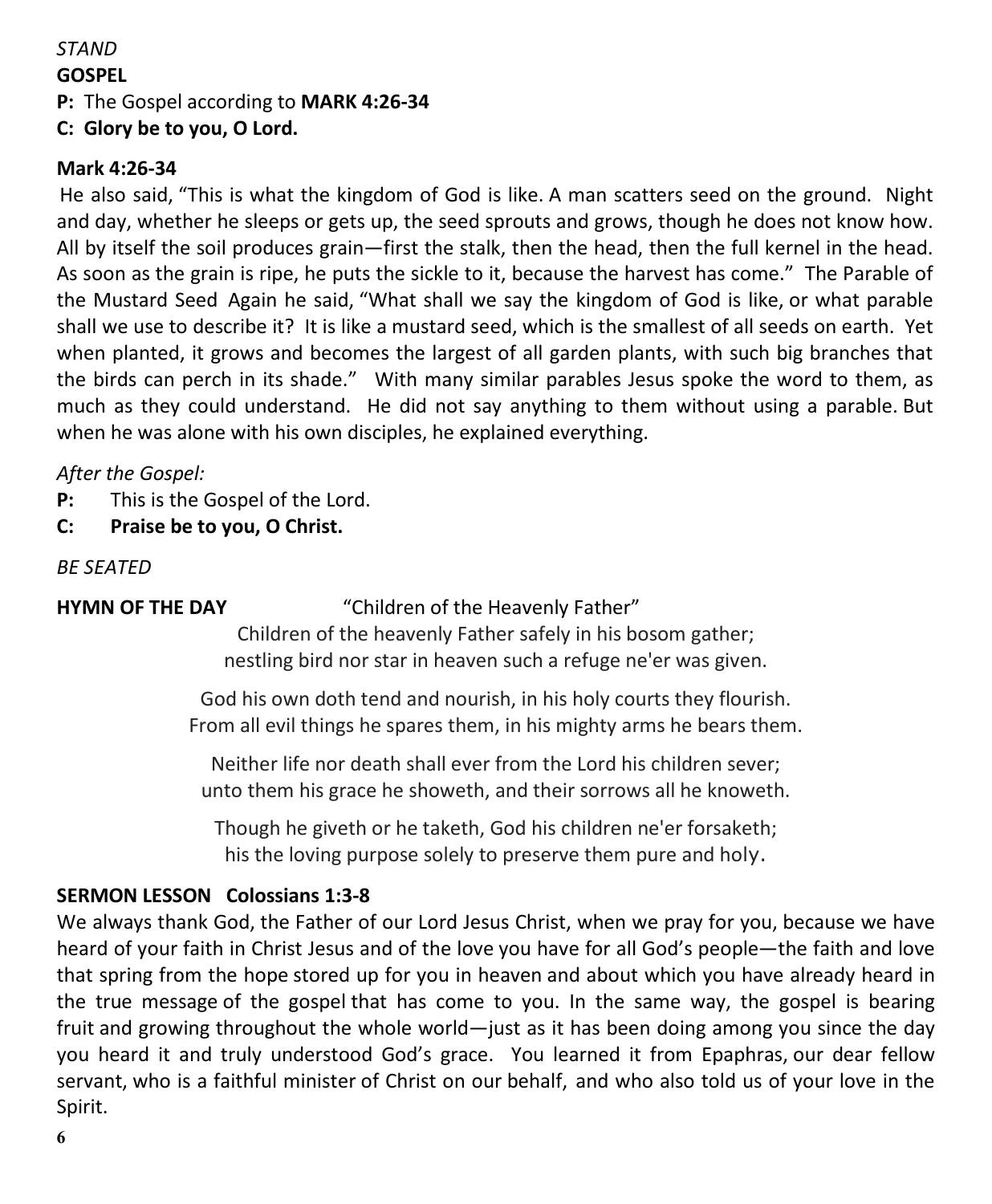### **SERMON****Colossians 1:3-8 & John 14:1-6**

"In Our Father's House, We are Thankful"

#### *STAND*

#### **NICENE CREED**

**We believe in one God, the Father, the Almighty, maker of heaven and earth, of all that is, seen and unseen.**

**We believe in one Lord, Jesus Christ, the only Son of God,**

**eternally begotten of the Father,**

**God from God, Light from Light, true God from true God,**

**begotten, not made, of one being with the Father.**

**Through him all things were made.**

**For us and for our salvation, he came down from heaven, was incarnate of the Holy Spirit and the virgin Mary, and became fully human.**

**For our sake he was crucified under Pontius Pilate.**

**He suffered death and was buried.**

**On the third day he rose again in accordance with the Scriptures.**

**He ascended into heaven and is seated at the right hand of the Father.**

**He will come again in glory to judge the living and the dead,**

**and his kingdom will have no end.**

### **We believe in the Holy Spirit,**

**the Lord, the giver of life, who proceeds from the Father and the Son, who in unity with the Father and the Son is worshiped and glorified, who has spoken through the prophets. We believe in one holy Christian and apostolic Church. We acknowledge one baptism for the forgiveness of sins. We look for the resurrection of the dead and the life of the world to come. Amen.**

*BE SEATED*

#### **OFFERING**

*Online or in the entryway. Guests please do not feel any obligation to participate in the offering (though you are always welcome to do so). Please fill out a Guest Card located in the entryway, and drop it in the box on the Welcome Center so we can connect with you – thanks!*

#### *STAND*

### **PRAYER OF THE CHURCH**

### **THE SACRAMENT**

#### **PREFACE**

- **P:** The Lord be with you.
- **C: And also with you.**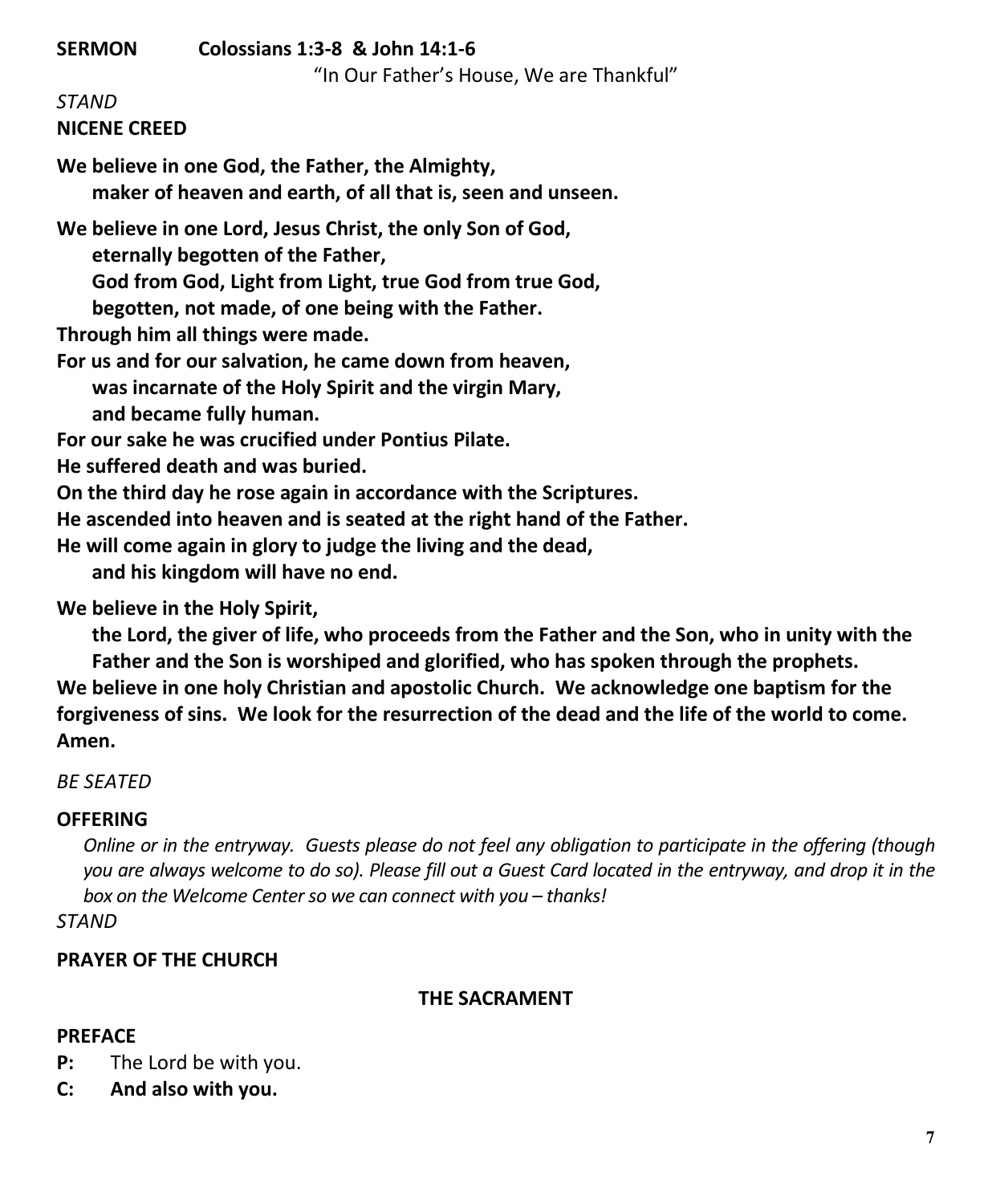- **P:** Lift up your hearts.
- **C: We lift them up to the Lord.**
- **P:** Let us give thanks to the Lord, our God.
- **C: It is good and right so to do.**
- **P:** It is truly good and right that we should at all times and in all places give you thanks, O Lord, holy Father, almighty and everlasting God, through Jesus Christ, our Lord, who has called us to be his own so that we may live under him in his kingdom and serve him in everlasting righteousness, innocence, and blessedness. Therefore with all the saints on earth and hosts of heaven, we praise your holy name and join their glorious song:

#### *Sanctus*

**1. O holy, holy, holy Lord God, to you we pray, The heavens show your glory, The earth your works display. Hosanna! Come and save us, Lord God of hosts on high, And in your grace and mercy Receive our fervent cry.**

### **HOLY, HOLY, HOLY** *ISAIAH 6:3, MATTHEW 21:9*

**2. Hosanna in the highest! How truly blest is he Who in God's name is coming To set his people free! He comes to bring salvation And with his blood outpoured Deliver us from bondage— Hosanna, mighty Lord!**

#### **PRAYER OF THANKSGIVING**

**P:** Blessed are you, O Lord of heaven and earth. We praise and thank you for sending your Son, Jesus Christ, and we remember the great acts of love through which he has ransomed us from sin, death, and the devil's power.

By his incarnation, he became one with us.

By his perfect life, he fulfilled your holy will.

By his innocent death, he overcame hell.

By his rising from the grave, he opened heaven.

Invited by your grace and instructed by your Word, we approach your table with repentant and joyful hearts. Strengthen us through Christ's body and blood, and preserve us in the true faith until we feast with him and all his ransomed people in glory everlasting.

**C: Amen.** 

### **LORD'S PRAYER** *MATTHEW 6:9-13*

**Our Father, who art in heaven, hallowed be thy name, thy kingdom come, thy will be done on earth as it is in heaven. Give us this day our daily bread; and forgive us our trespasses, as we forgive those who trespass against us; and lead us not into temptation, but deliver us from evil. For thine is the kingdom and the power and the glory forever and ever. Amen**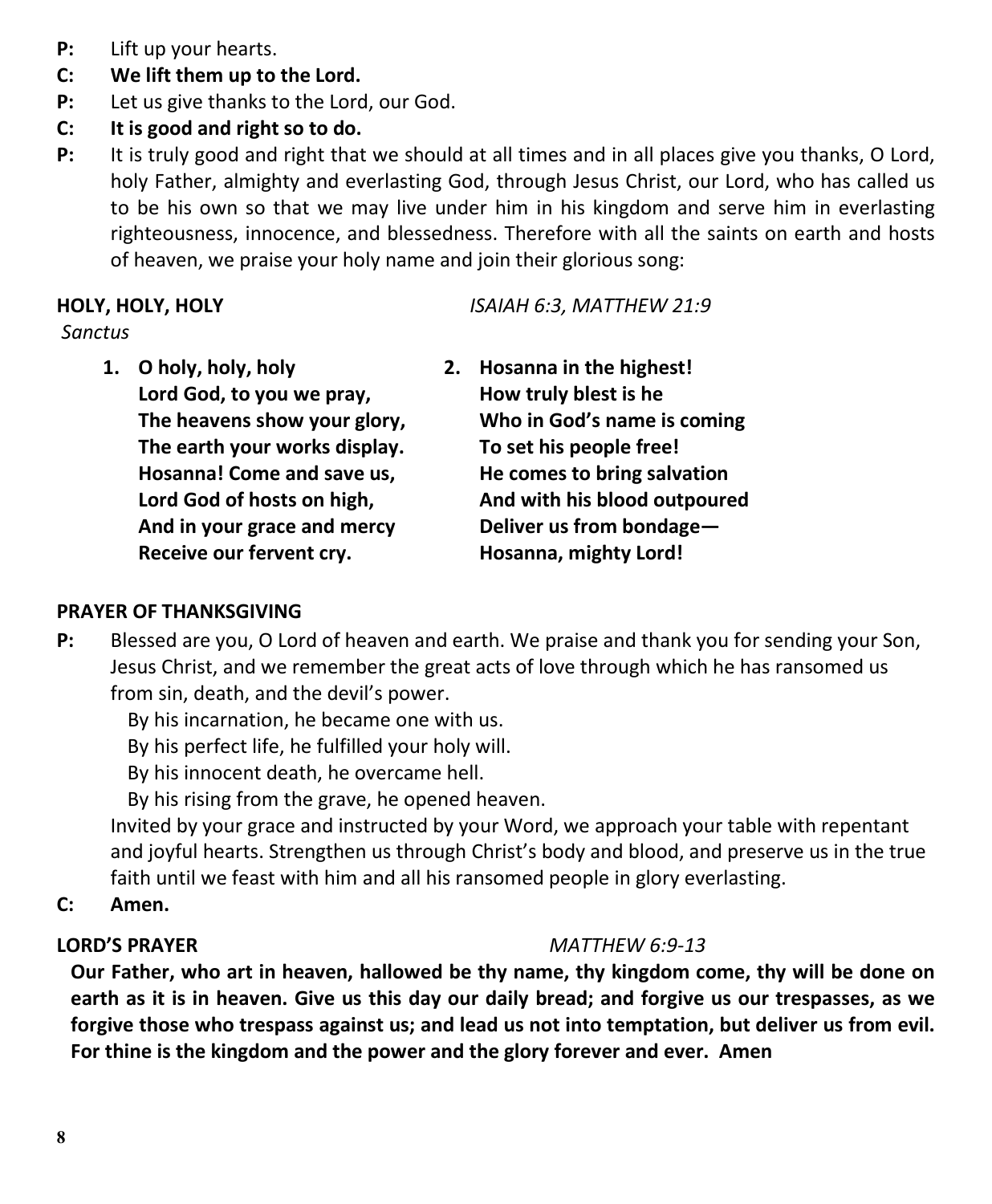**P:** Our Lord Jesus Christ, on the night he was betrayed, took bread; and when he had given thanks, he broke it and gave it to his disciples, saying, "Take and eat; this is my **+** body, which is given for you. Do this in remembrance of me."

Then he took the cup, gave thanks, and gave it to them, saying, "Drink from it, all of you; this is my **+** blood of the new covenant, which is poured out for you for the forgiveness of sins. Do this, whenever you drink it, in remembrance of me."

The peace of the Lord be with you always.

**C: Amen.**

### **LAMB OF GOD**

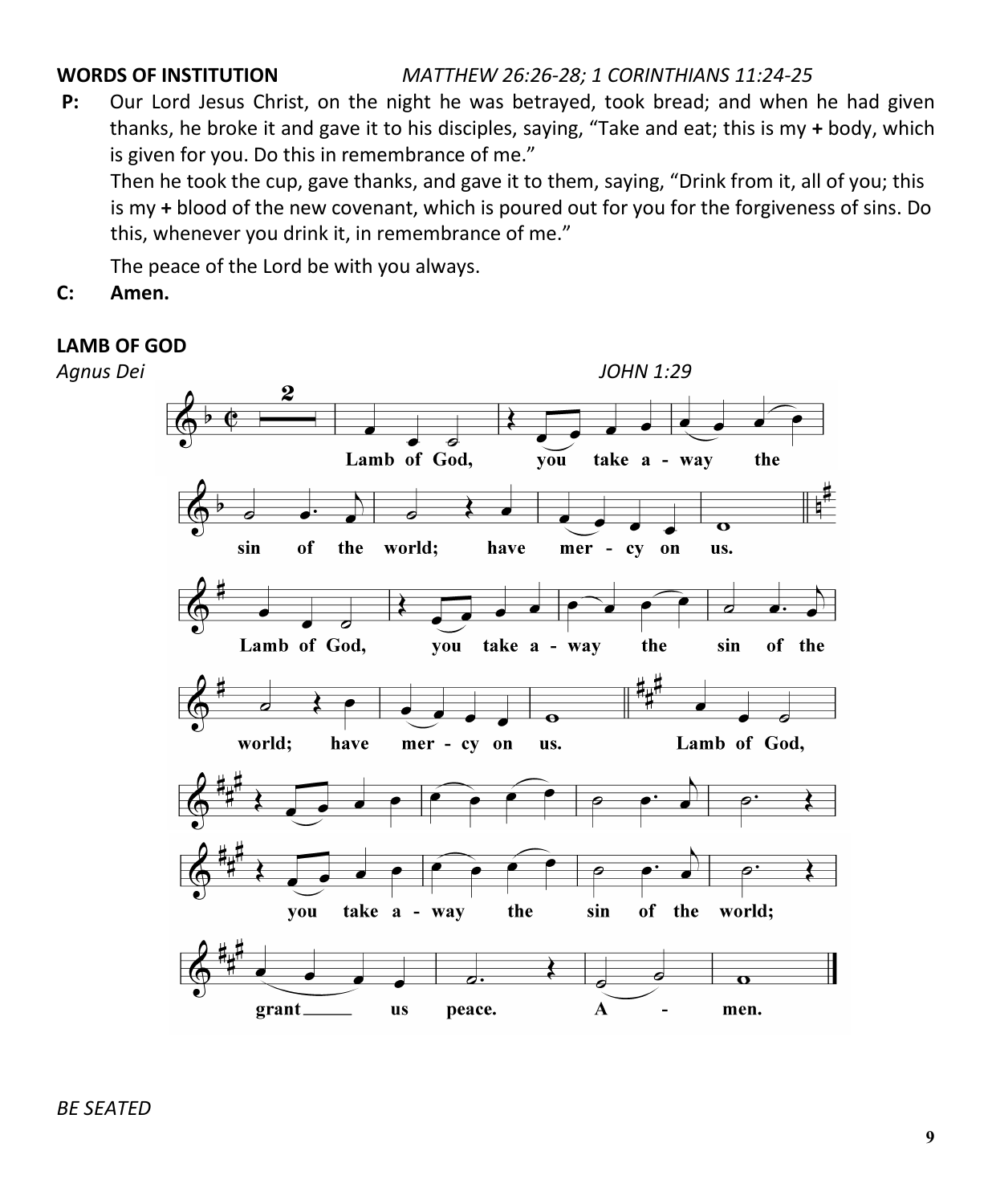#### **DISTRIBUTION**

*Our Savior Lutheran practices member communion. We ask that only WELS or ELS members partake of the sacrament.* 

#### **DISTRIBUTION HYMN** "What a Friend We Have in Jesus"

What a friend we have in Jesus, All our sins and griefs to bear! What a privilege to carry ev'rything to God in prayer! Oh, what peace we often forfeit, Oh, what needless pain we bear, All because we do not carry ev'rything to God in prayer!

Have we trials and temptations? Is there trouble anywhere? We should never be discouraged -- Take it to the Lord in prayer. Can we find a friend so faithful who will all our sorrows share? Jesus knows our ev'ry weakness -- Take it to the Lord in prayer.

Are we weak and heavy laden, cumbered with a load of care? Precious Savior, still our refuge -- take it to the Lord in prayer. Do your friends despise, forsake you? Take it to the Lord in prayer. In his arms he'll take and shield you; you will find a solace there.

#### **STAND**

#### **SONG OF SIMEON** *LUKE 2:29-32*

*Nunc Dimittis (sung to the tune of O Savior, Precious Savior, CW #368)*

- **1. O Lord, now let your servant Depart in peace, assured: For I have seen your promised Incarnate, saving Word— A Light that will enlighten All gloom where Gentiles dwell; The brilliant, crowning glory Of those in Israel!**
- **2. All glory to the Father, All glory to the Son, All glory to the Spirit, Forever Three-in-One; For as in the beginning, Is now, shall ever be, God's triune name resounding Through all eternity.**

**P:**

We give you thanks, O Lord, for the foretaste of the heavenly banquet that you have given us to eat and to drink in this sacrament. Through this gift you have fed our faith, nourished our hope, and strengthened our love. By your Spirit help us to live as your holy people until that day when you will receive us as your guests at the wedding supper of the Lamb, who lives and reigns with you and the Holy Spirit, one God, now and forever.

**C: Amen.**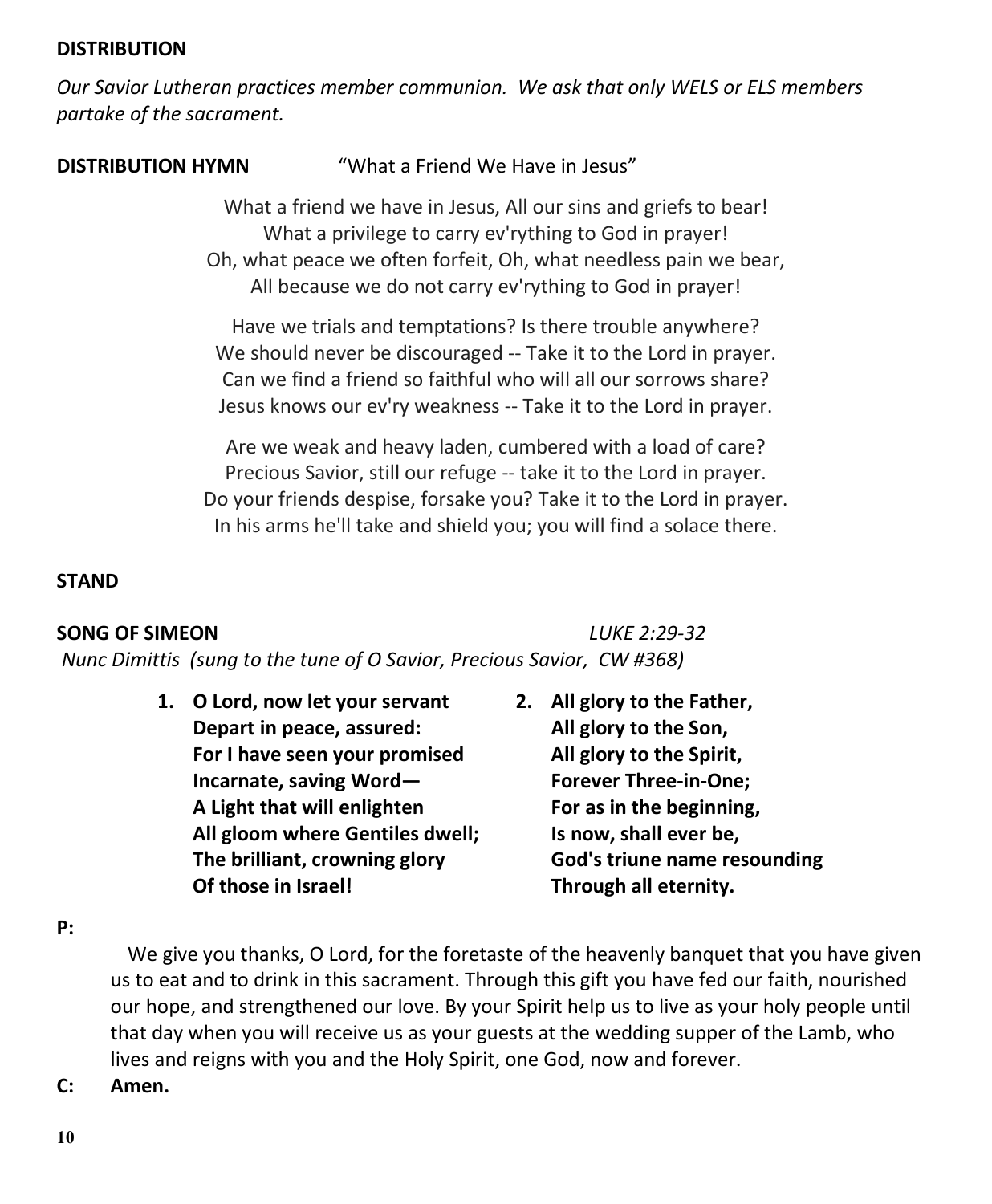- **P:** The Lord bless you and keep you. The Lord make his face shine on you and be gracious to you. The Lord look on you with favor and + give you peace.
- **C: Amen.**

**HYMN** "The King of Love My Shepherd Is"

You spread a table in my sight, A banquet here bestowing; Your oil of welcome, my delight; My cup is overflowing!

And so through all the length of days your goodness fails me never. Good Shepherd, may I sing your praise within your house forever!



### **SILENT PRAYERS & ANNOUNCEMENTS**

**Farewell –** A special farewell celebration has been set between services on Sunday. We will gather in the Fellowship Hall to offer our appreciation for Tom Hering's ministry. Refreshments and drinks will be offered as we reminisce and send them forth with our prayers and love and support.